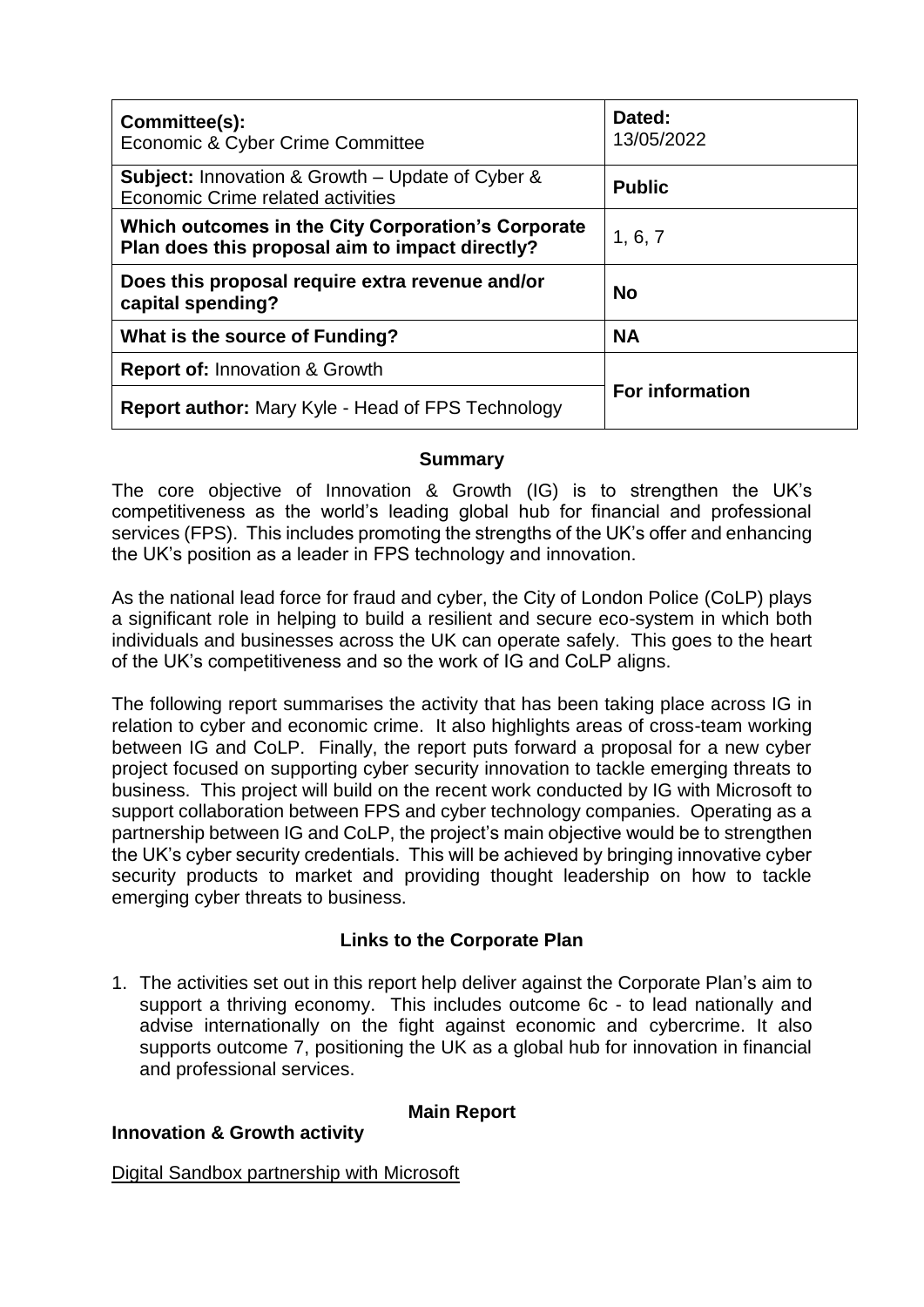- 2. In 2021 the City Corporation and Microsoft started exploring a joint challenge on the Digital Sandbox. We then co-hosted several workshops in late 2021 with financial services institutions. These were designed to identify a topic within the theme of cyber security where there was a joint interest across the financial services partners in developing technology solutions. A use case was agreed in February 2022 to focus on technology to support assessing, continuously monitoring and mitigating risks across the supply chain. Technology companies were invited to apply to participate in the Challenge. Five companies were selected – Risk Ledger, Orpheus Cyber, CyNation, arx Partners and Conatix.
- 3. Like the previous activities hosted on the Digital Sandbox platform, the primary aim of the Challenge was to foster collaboration between financial institutions and technology companies. In this case the collaboration was centred around addressing today's cyber security challenges and boosting the impact of measures to tackle cybercrime. By nurturing innovation in an increasingly important field, the Challenge sought to help UK business to lead from the front in adapting for the future. Specifically, the Challenge was designed to:
	- (i) Cut across silos between traditional sectors and revitalise the ecosystem.
	- (ii) Challenge organisations to work together on defining and solving a widespread problem statement; and
	- (iii) Use the opportunities afforded by the Challenge, including the Digital Sandbox platform, to accelerate tech development so that it is market ready.
- 4. The Cyber Innovation Challenge operated on a closed basis with three financial services institutions engaging in weekly meetings with at least three of the five tech companies. These institutions included Nationwide and Hiscox. The weekly discussions formed a six-week sprint during which the participants had focused conversations to explore the solutions and how they could be developed to better meet the needs of the financial services sector. During this period the tech companies also had group collaboration sessions to provide them with further insights from across the cyber security eco-system. These included sessions with UK Finance, Osney Capital, London & Partners, Department for International Trade, Microsoft and City of London Police.
- 5. The Challenge culminated in a final presentation session bringing together all the participants. This provided the technology companies with a chance to present their solutions and explain how they had developed due to participating in the Challenge.
- 6. Initial feedback from the Challenge has been very positive. Successful outcomes include pilots that are now being conducted between some of the tech companies and the FS partners, improvements in the solutions that have been made because of the discussions that took place and ongoing exploration of possible partnerships between the tech companies themselves. All those involved in the Challenge who responded to the survey confirmed that they would recommend participating in the programme. All of those tech companies who completed the survey also confirmed that their involvement in the Challenge accelerated product development.
- 7. A public event to build out discussions around the use case and showcase the solutions that have come through the Challenge is being co-hosted by the City Corporation and Microsoft at Guildhall on 25 May. Officers in IG are in the process of preparing a full evaluation of the Challenge to review its success in meeting the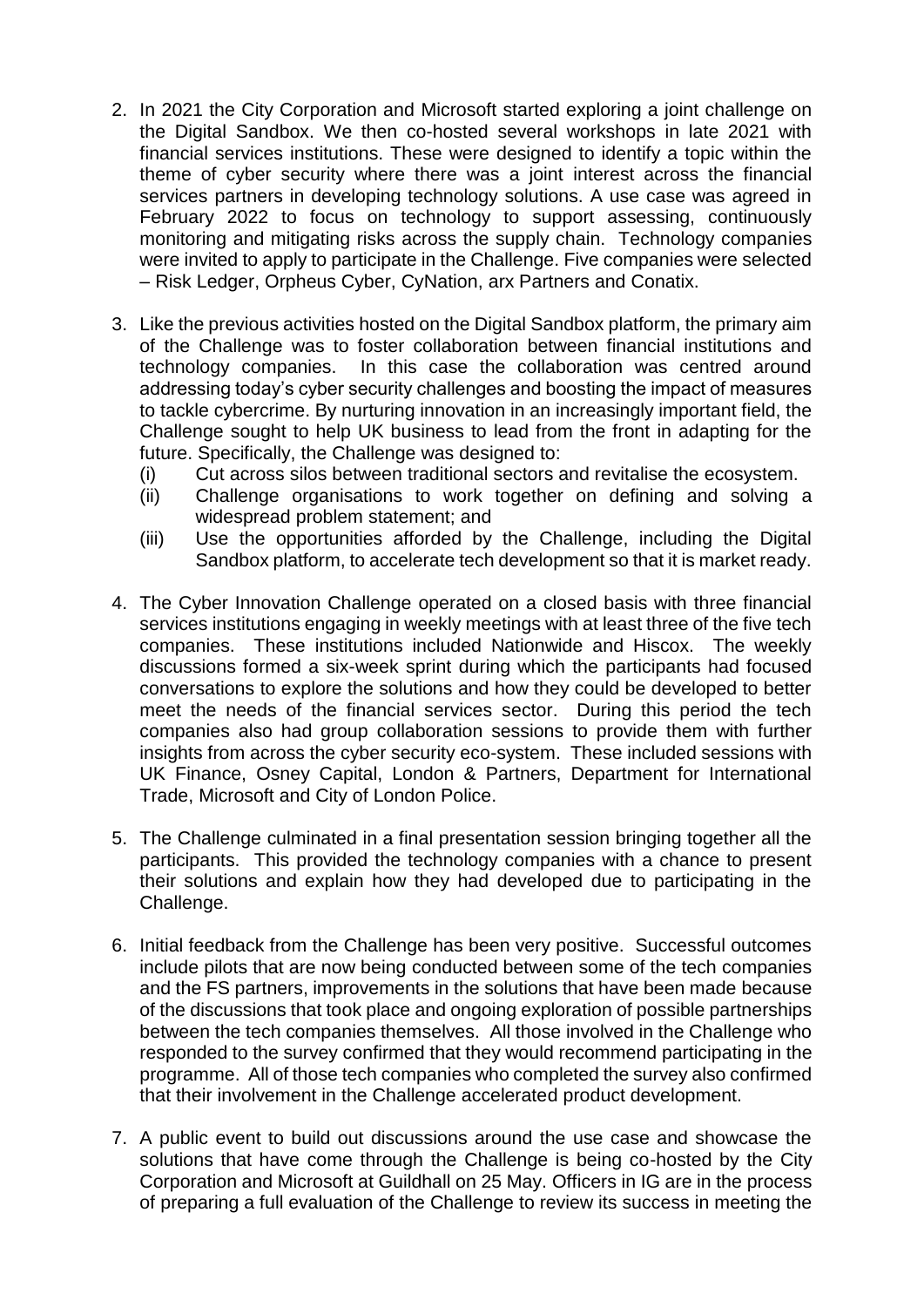objectives set. This will also help inform any future iterations of this kind of Challenge.

### **Innovation & Growth/City of London Police cross-team working**

8. We continue to use this report to review those activities which demonstrate the benefits of IG and CoLP collaboration. At the same time, IG is always alive to opportunities to promote the activity of CoLP and support their work as part of our wider stakeholder engagement.

#### **Collaboration**

9. Cyber Security Innovation Challenge – As referred to above, CoLP hosted a collaboration session for the tech companies involved in the Challenge. This provided the tech companies with an opportunity to better understand CoLP's role as national lead force for cyber. CoLP will also be represented on a panel as part of the 25 May event promoting the Challenge. As this event is aimed at a primarily business audience it will provide a good opportunity for CoLP to engage with the business community.

#### Promotion of CoLP activity

10.Officers in IG have been supporting CoLP ahead of a planned business breakfast briefing on 9 May. This has included reaching out to cyber and other business contacts to attend. The IG events team has also been supporting on logistics for the briefing.

## **Future Cyber Project**

- 11.At the last Economic and Cyber Crime Committee meeting IG was asked to prepare a proposal for a future cyber project for consideration by this Committee. The aim of the project is to strengthen the UK's cyber security credentials by combining CoLP's strengths as national lead force for cyber with IG's FPS and innovation networks. Building on our work with Microsoft and the Cyber Innovation Challenge we are keen to explore a project that will support cyber security innovation to tackle emerging threats to business.
- 12. FPS remains one of the most targeted sectors for cyber attacks and these threats are constantly evolving. As the forms of attack become more innovative, there is an ever-increasing need for more innovative solutions aimed at the FPS market. There are many who are already working hard to develop products in this area. These range from across the FPS sector, BigTech and other fintech and cybertech specialists. However, there is significant scope to bring better products to the FPS market more quickly by supporting collaboration across these sectors.
- 13.Given CoLP and IG's aligned interests in supporting business we can see the benefits of partnering on delivery of a project in this area. Therefore, we propose to run an enhanced version of the Cyber Innovation Challenge to support collaboration and strengthen the pipeline of cyber security products aimed at FPS. The Challenge would consist of the following phases of activity:
	- (a) **Initial partnership discussions** the primary partnership driving forward the Challenge will be that between IG and CoLP. However, it would be worth exploring whether there are any other partners who either IG or CoLP would like to approach to bring in any broader expertise to the overall Challenge.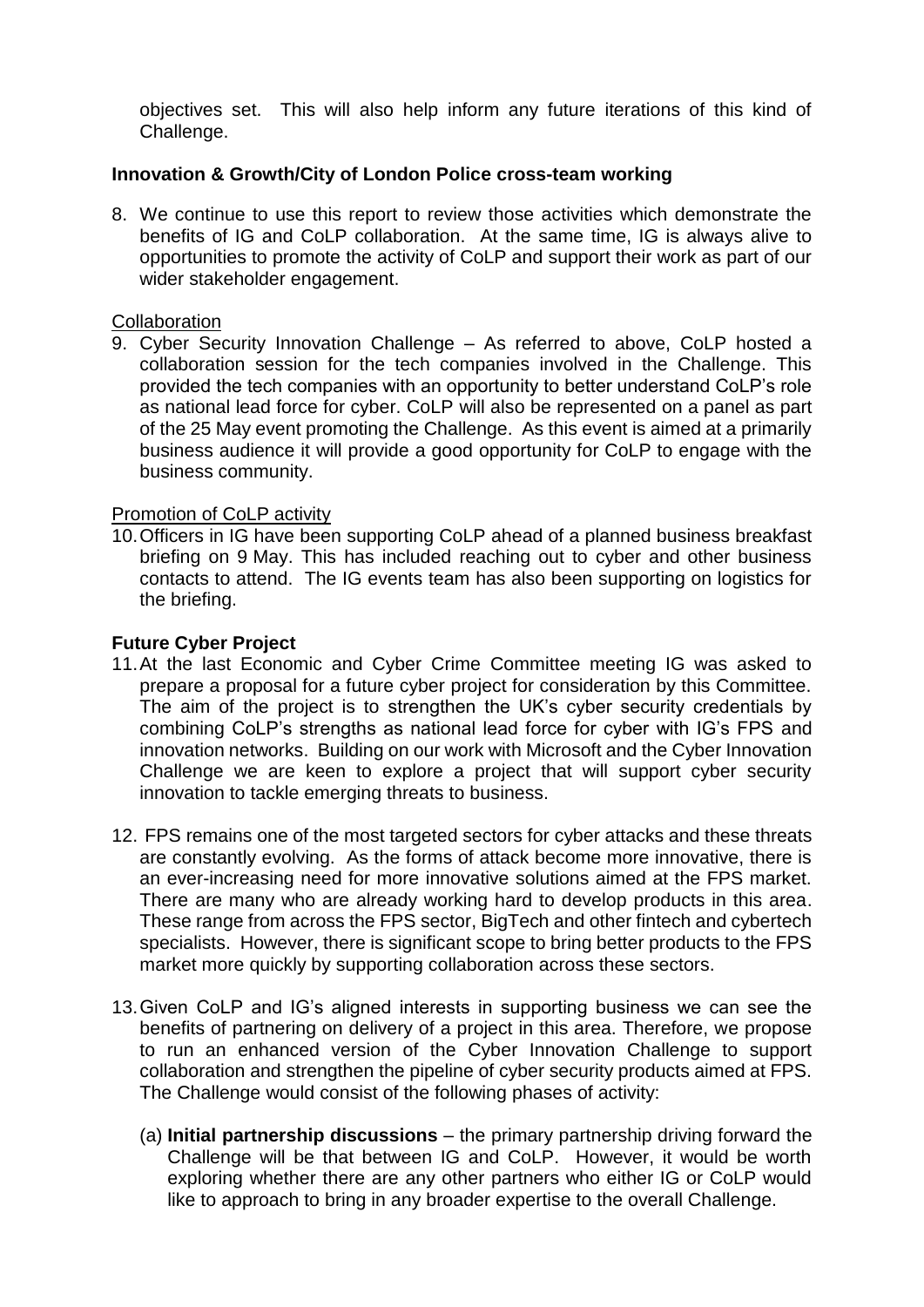- (b) **Objective setting** IG, CoLP and any other partner will need to agree the objectives of the Challenge and how these will be assessed. From an IG perspective, key objectives will include accelerated product development, new partnerships and providing thought leadership on a topical issue. CoLP's objectives may be linked to increasing awareness of their role as national lead force and building out new business contacts, as well as providing thought leadership on key cyber security issues.
- (c) **Challenge setting** it is vital that the Challenge addresses an issue which resonates with businesses. Selecting a focus for the Challenge will start with discussions between CoLP and IG of those emerging cyber security threats to business that they are each aware of. CoLP and IG would then co-host several workshops bringing together those active across the cyber security space. This will include representatives from FPS, BigTech and cyber security companies, but also from Government, relevant trade associations and academia. At the end of the workshops the Challenge topic would be refined and finalised.
- (d) **Challenge timetable development** once the focus for the Challenge has been confirmed IG and CoLP will work together to build out a realistic timetable and programme of activity for the Challenge. Based on the feedback from the recent Cyber Innovation Challenge with Microsoft we would recommend running the Challenge over a 10-week period. The activity will consist of regular 1:1 sessions between tech and industry participants to work together on developing the solution. There will also be collaboration sessions led by key individuals and organisations active in the cyber security space to provide additional insight to those developing solutions. The Challenge will complete with a public showcase of the solutions that have been developed.
- (e) **Industry participant confirmation** to build out collaboration around the Challenge it is important to have a small number of very engaged industry participants. These partners will each be asked to sponsor at least two tech companies that are participating in the Challenge and work with them during regular 1:1 sessions to develop their solutions.
- (f) **Technology participant applications** we would suggest running a competitive process for bringing in tech participants to the Challenge. This would be open to any companies that are in the process of developing a solution that responds to the Challenge topic. Applications can be judged against several criteria including the solution's relevance to the use case, how innovative the approach is and the potential for the Challenge programme to support and accelerate development of the solution. This process would be run jointly by IG and CoLP, bringing in other third-party expertise to support where required.
- (g) **Challenge finalisation and delivery** once the industry and technology participants are confirmed then the Challenge programme can be finalised. CoLP and IG will take joint responsibility for delivering the programme. IG will be able to support based on experience running similar Challenges previously. CoLP's involvement will be key in terms of providing insight from their role as national lead force for cyber and exploring what data or other assets and information they may be able to share to support participants in the Challenge.